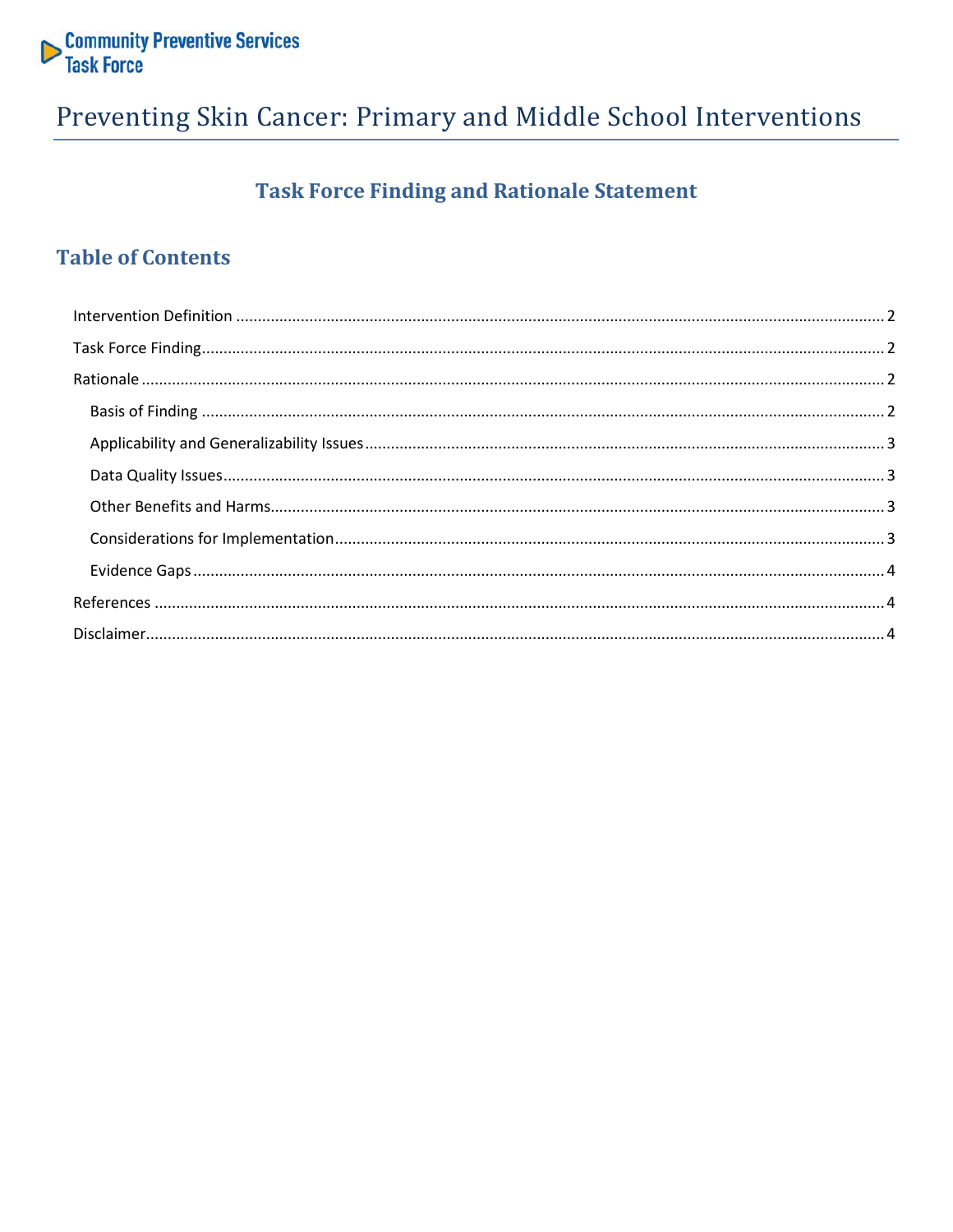

### **Task Force Finding and Rationale Statement**

#### <span id="page-1-0"></span>**Intervention Definition**

Primary and middle school (kindergarten through 8th grade) interventions to promote sun-protective behaviors include educational interventions, supportive behavioral interventions, and environmental and policy changes. Student-focused educational and behavioral interventions include teaching children about sun safety and the effects of ultra-violet (UV) radiation, which is often reinforced by modeling, demonstration, or role-playing. Interventions may be delivered in a single session or as a comprehensive multi-session curriculum.

Student-focused sun-protective environmental and policy changes include increasing the availability of sun-protective items (e.g., sunscreen or protective clothing); adding sun-protective features to the physical environment (e.g. shade structures); and implementing sun-protection policies (e.g., clothing guidelines, restrictions on outdoor activities during peak sunlight hours). Interventions also may include efforts to change the knowledge, attitudes, and behaviors of caregivers at school or at home.

#### <span id="page-1-1"></span>**Task Force Finding (August 2012)**

The Community Preventive Services Task Force recommends primary and middle school interventions to prevent skin cancer, based on strong evidence of their effectiveness in increasing sun-protective behaviors and decreasing ultraviolet exposure, sunburn incidence, and formation of new moles.

#### <span id="page-1-2"></span>**Rationale**

#### <span id="page-1-3"></span>**Basis of Finding**

This Task Force finding is based on evidence from a Community Guide systematic review published in 2004 (Saraiya et al., 20 studies, search period January 1966–June 2000) combined with more recent evidence (13 studies, search period June 2000–May 2011). Based on this updated review, the Task Force recommendation was changed from sufficient evidence to strong evidence of effectiveness.

The studies included from the updated search period consistently demonstrated beneficial effects on varied outcomes, including:

- Sunscreen use—median increase of 3.1 percentage points (interquartile interval [IQI]: 1.28 to 8.88, 9 studies with 10 study arms)
- Hat use—median increase of 3.0 percentage points (IQI: 0.30 to 10.18, 9 studies with 10 study arms)
- Use of protective clothing—median increase of 8.7 percentage points (IQI: 3.2 to 13.5, 6 studies with 7 study arms)
- Use of shade—median increase of 9.2 percentage points (IQI: 5.6 to 11.2, 4 studies with 5 study arms)
- Use of sunglasses—median increase of 6.6 percentage points (range: 2.7 to 17.6, 3 studies)
- Sunburn incidence—median decrease of 3.6 percentage points (IQI: -8.45 to 1.45, 5 studies)
- New mole formation—median relative decrease of 18.63% (range: -24.3 to -9.6, 3 studies)

Studies also found favorable results on composite measures of sun-protective behaviors (4 studies), avoidance of excessive sun exposure (3 studies), reduced use of sunlamps (1 study), and direct measures of UV exposure or changes in skin pigmentation (4 studies). Most outcome measures were based on self-report. These results are consistent with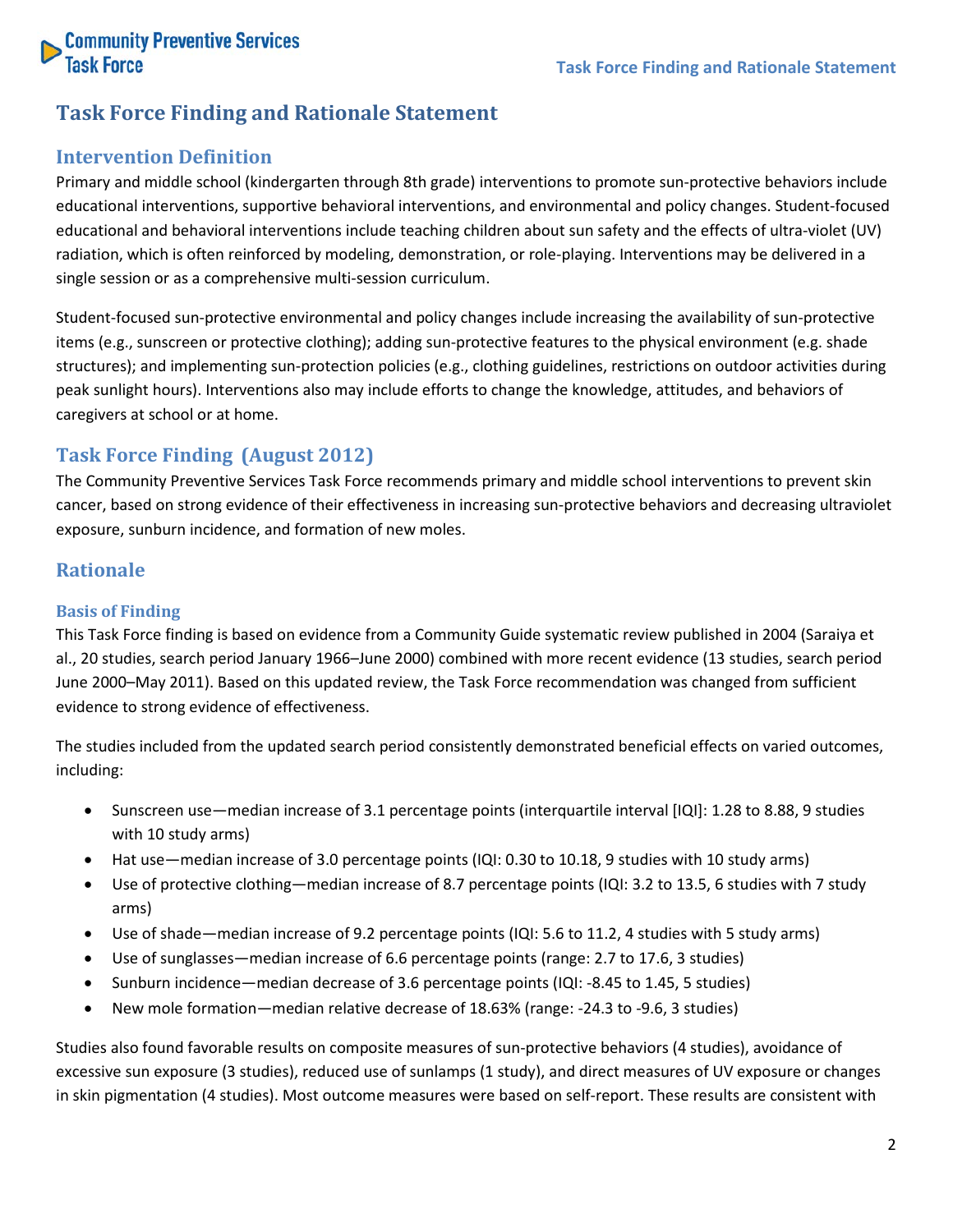# **Community Preventive Services**<br>Task Force

those from the original Community Guide review, and substantially expand the evidence on the effectiveness of primary and middle school interventions.

#### <span id="page-2-0"></span>**Applicability and Generalizability Issues**

Evidence indicates that these interventions are applicable within the U.S. and in other countries. Almost all of the evaluated interventions from the updated search period involved education only (10 studies), while two interventions also included environmental or policy components, and one solely involved distribution of sunscreen. More than half of the interventions also targeted caregivers by sending home information materials, resources for interactive activities, or sun-protection items (e.g., sunscreen, hats) with instructions for their appropriate use.

Although changes to policies and the physical environment can be powerful strategies for improving health (Frieden, 2010), the updated search found limited published evidence on the use of such strategies for improving sun-protection for primary and middle school students. Among studies that included such strategies, common applications included provision of sunscreen to students, building shade structures, providing or requiring use of protective clothing, and requiring students to stay indoors during high UV index periods. When schools restrict outdoor activities, they should ensure students have the opportunity for supervised indoor physical activity.

Although favorable results were reported for students from kindergarten through eighth grade, only two studies included seventh or eighth grade students. There was also limited available information to allow assessment of potential differences in effects across personal characteristics such as skin type or race/ethnicity, or contextual factors such as the locale's mean UV index, urbanicity, and adoption of other skin cancer prevention interventions.

#### <span id="page-2-1"></span>**Data Quality Issues**

Studies from the updated search period were generally well-controlled, with five individual or group-randomized trials, and seven non-randomized trials. The majority of outcomes were assessed using self-reported or parent-reported behavior. In addition, published papers often did not adequately describe the implemented interventions, their participants, and the specific measures used to assess reported outcomes.

#### <span id="page-2-2"></span>**Other Benefits and Harms**

These interventions may have beneficial consequences beyond those related to their direct effects on children's sunprotective behaviors. For example, these programs may lead to improved knowledge, attitudes, and behaviors among parents and school staff. Intervention effects on students' sun-protection awareness and attitudes may also increase their receptivity to sun-protection messages later in life. Furthermore, the broader community may benefit from increased availability of shade structures for increased protection during recreational activities or severe weather. No harms specific to this intervention have been identified.

#### <span id="page-2-3"></span>**Considerations for Implementation**

Given the many competing priorities schools need to address with limited time and resources, and the need to consider interests of multiple stakeholders, primary and middle school interventions to promote sun-protective behaviors may be challenging to implement. Nonetheless, several initiatives to promote adoption of school-based sun-protection programs and policies have demonstrated success at increasing the number of schools that implement these interventions (Buller et al., 2011; Emmons et al., 2008; Jones, Beckmann, & Rayner, 2008). Such initiatives usually provide general guidance on implementation along with specific resources to facilitate implementation, such as curricular materials and activities. Cancer Control P.L.A.N.E.T. provides information and implementation materials for research-tested programs appropriate for the range of grade levels covered by this review.